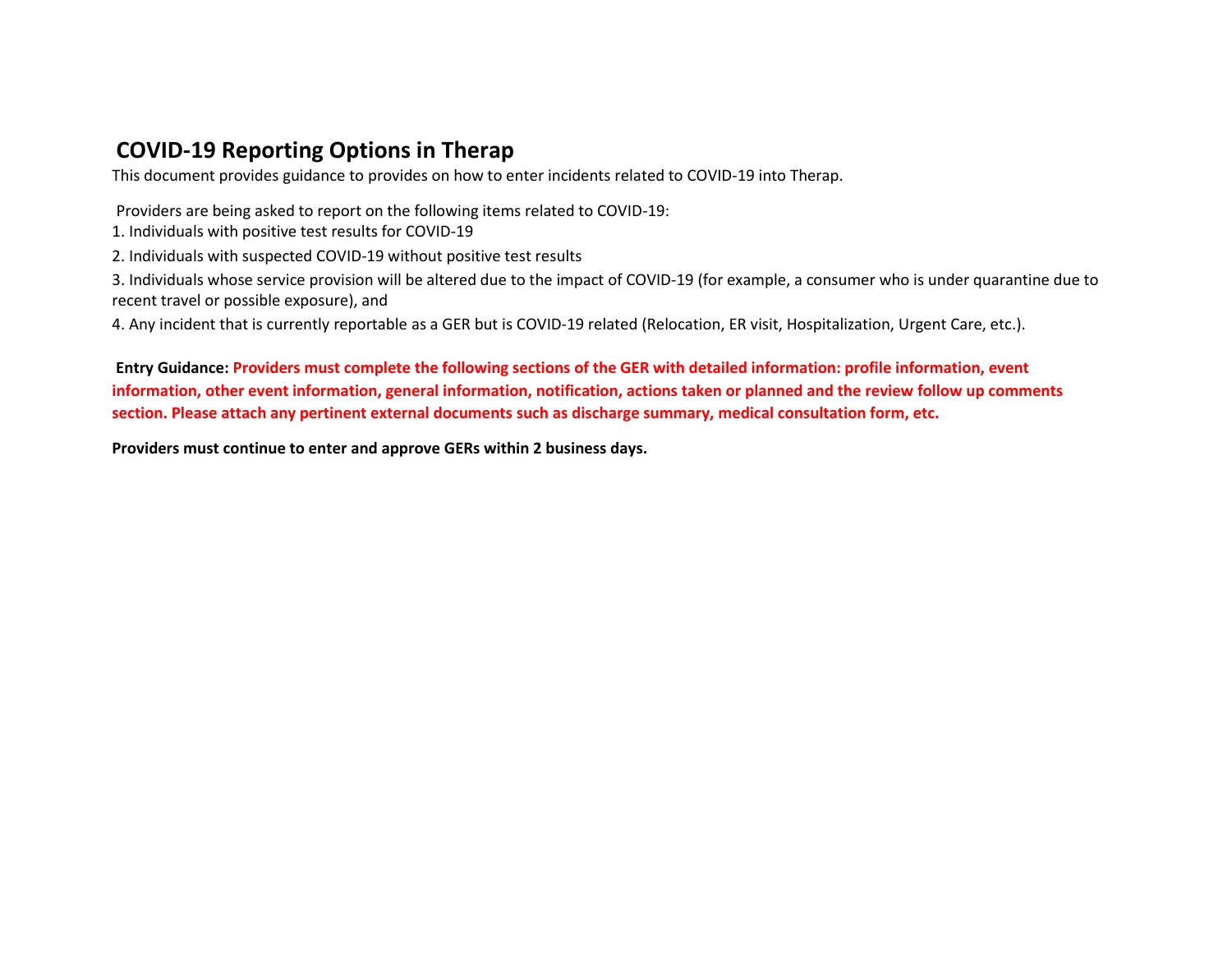| <b>Event</b>                  | <b>Description</b>                                | <b>Entry Requirement</b>                                                                                                                                                                                                                                                                                                                                                                                                                                                                                                                                                                                                                                                                                                                                                                                                                             | <b>Notification</b><br><b>Level</b> |
|-------------------------------|---------------------------------------------------|------------------------------------------------------------------------------------------------------------------------------------------------------------------------------------------------------------------------------------------------------------------------------------------------------------------------------------------------------------------------------------------------------------------------------------------------------------------------------------------------------------------------------------------------------------------------------------------------------------------------------------------------------------------------------------------------------------------------------------------------------------------------------------------------------------------------------------------------------|-------------------------------------|
| Positive COVID-19             | Individual tested<br>positive for COVID-19        | Event: Other<br>Event Type: Communicable Disease<br>Sub-Type: COVID-19<br>For all incidents related to the COVID-19 outbreak, enter this<br>Communicable Disease Event to flag it as a COVID-19 related<br>event.<br>For an individual who tested positive, you may be adding events<br>for ER visit, hospitalization, or relocation, as examples, if those<br>actions were taken.<br>If individual moves from a suspected case to a confirmed case,<br>when you enter the confirmed case, please write "Suspected<br>case confirmed" in the Plan of Future Corrective Action field,<br>leaving the rest of the field blank (you can enter your Plan of<br>Future Corrective Action details under Corrective Action Taken<br>in this case - just make a note.) This will allow tracking cases<br>that have been confirmed and avoid double-counting. | High                                |
| Suspected case of<br>COVID-19 | Individual has a<br>suspected case of<br>COVID-19 | Event: Other<br>Event Type: Communicable Disease<br>Sub-Type: COVID-19<br>Individuals who have suspected cases of COVID-19 should be<br>entered as Medium Notification Level incidents. For all<br>incidents related to the COVID-19 outbreak, please enter this<br>Communicable Disease Event to flag it as COVID-19 related. For<br>an individual who has a suspected case, events may be added<br>for ER visit, hospitalization, or relocation, if any of those actions<br>were taken.                                                                                                                                                                                                                                                                                                                                                            | Moderate                            |